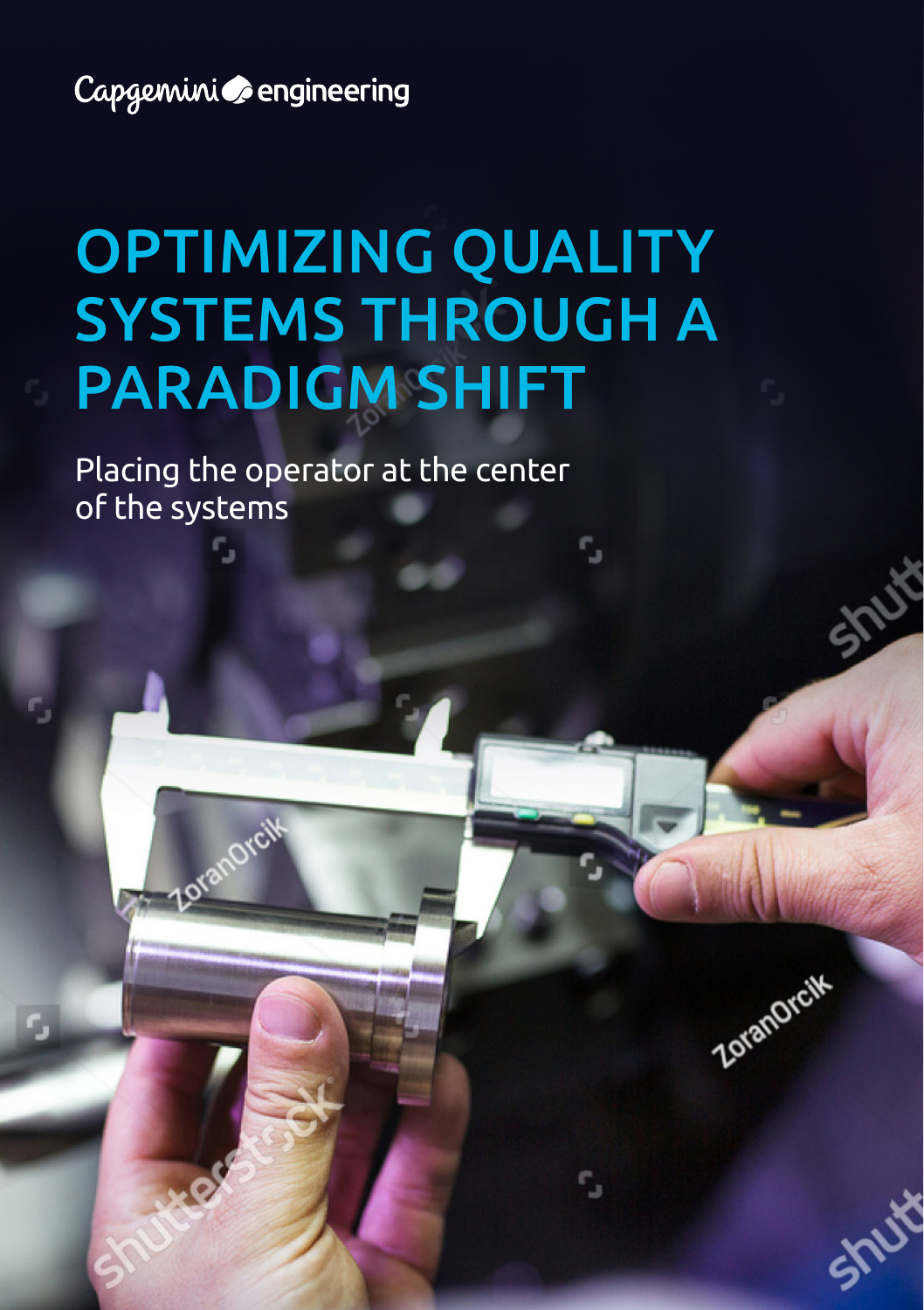## Table of contents

- **03**… Executive summary
- **05**… Life sciences: a challenging environment
- **06**… Quality systems: ensuring product compliance
- **07**… Documentation: a first lever for mastering daily operator activities
- **09**… Training: a logical extension of the documentary system
- **11**… Major challenges in the context of cost reductions

### Executive Summary

The ever-challenging environment of the Life Sciences industry requires absolute control over product quality and compliance. Optimizing quality systems is essential today to reduce the overall cost of quality, which represents almost 30% of the industry's total revenue. Meanwhile, the impact of non-quality is increasingly significant, having doubled in 5 years.

This article offers thoughts on the performance of quality systems and, more particularly, the key role of documentation and training in achieving this objective. Why are these systems not effective today? How can they be redesigned to gain efficiency and restore the quality systems to their former glory?

### **Documentary system**

- Today: documents are regarded as tools to meet regulatory requirements. User comprehension has become increasingly strained – they no longer know what needs to be done. Maintaining large documentary systems has become increasingly complicated and costly. Errors persist, even increase – performance decreases and the costs of non-quality go through the roof
- Tomorrow: the end-user is placed at the heart of the system and documents become the operator's third working tool. Operators access the critical information they require easily and rapidly with complete and ergonomic documents. At the same time, the overall document efficiency<sup>[1]</sup> rate is implemented and optimized, the number of human errors decline, and costs stabilize and fall

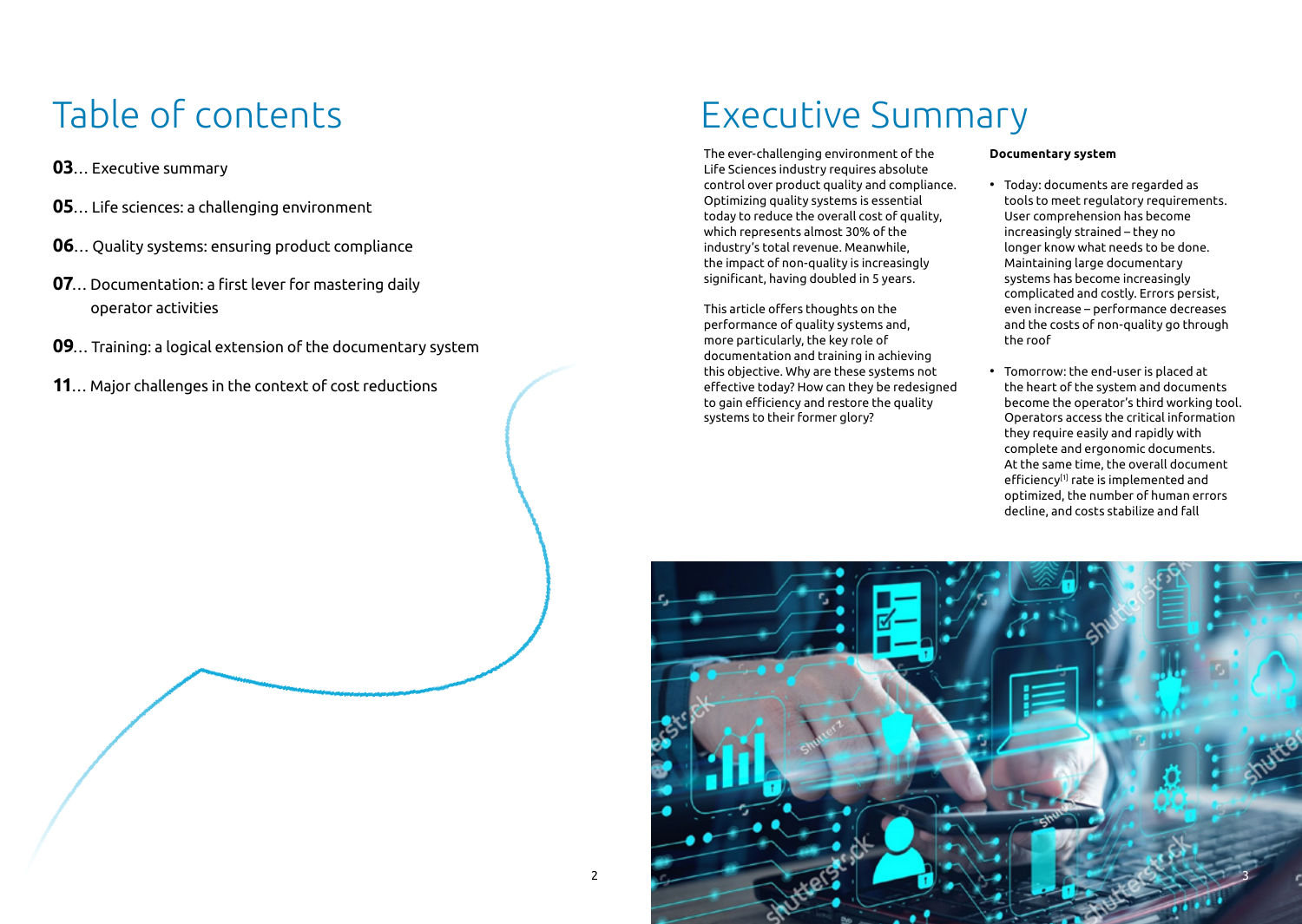### **Training system**

- Today: long, costly, and relatively ineffective. Companies spend far too much time and energy training their personnel, with mixed results – most of the time, operators fail to gain true autonomy
- Tomorrow: training is targeted and prioritized for better operator autonomy. The content, approach, and timing must be designed with the end-user in mind. Redesigning training, introducing the overall training efficiency<sup>[2]</sup> indicator, and structuring the training process are necessary and complementary steps to gain autonomy more rapidly

Optimizing the quality system entails a paradigm shift – placing the operator at the center of the systems to guarantee the quality, effectiveness, and reproducibility of everyday operations, thereby reducing errors. The stakes are high for the company – reduction of non-quality costs, reduction of costs associated with documentary and training systems. and inspections – reduced risk of comments. **About the author:** Camille Marcel is a senior consultant of the Capgemini Engineering life sciences process excellence world-class center, specializing in compliance and business process improvement. She has worked on diagnostic redesign and quality process optimization projects – documentary management and training management for a large number of pharmaceutical industry clients in France and internationally.

### Life sciences: a challenging environment

The life sciences environment has changed considerably in recent years. Major technological developments have been site specialization, the rapid growth of generics, and the development of biotechnology. The last 25 years have seen a number of increasingly rapid transformations that have changed the face of production-based activities.

### **The regulatory requirements have changed too**

Conscious of their obligations with regard to the public, pharmaceutical companies hold themselves to ever-stricter ethical standards in order to guarantee the safety and quality of drugs throughout their lifetime, from research to commercialization.

*Sources: Statista, EvaluatePharma, IFPMA, and IMS*

#### **Pharmaceutical market: key figures**

- Pharmaceutical market revenues in 2014: €981 billion
- Total pharmaceutical R&D spend in 2014: €127 billion
- CAGR in the industry between 2014-2018: 4.8%

The pharmaceutical industry employs over 4.3 million people worldwide, with 8,10,000 employees in the United States and 700,000 in Europe, 25% of whom work in production. The number of production-focused jobs has increased 22% in the last 10 years. Employees working in quality account for 20% to 25% on sterile sites and 10% to 15% on non-sterile sites and contract manufacturers.



*1. O.D.E. – Overall Document Efficiency rate, is an innovative metric developed by Capgemini Engineering life sciences WCC and is the likelihood of finding the critical information required, in a reliable and understandable format, directly at the workstation* 

*2. O.T.E. – Overall Training Efficiency rate, is an innovative metric developed by Capgemini Engineering life sciences WCC to quantify the percentage of people who perform their activities properly at the end of the training process*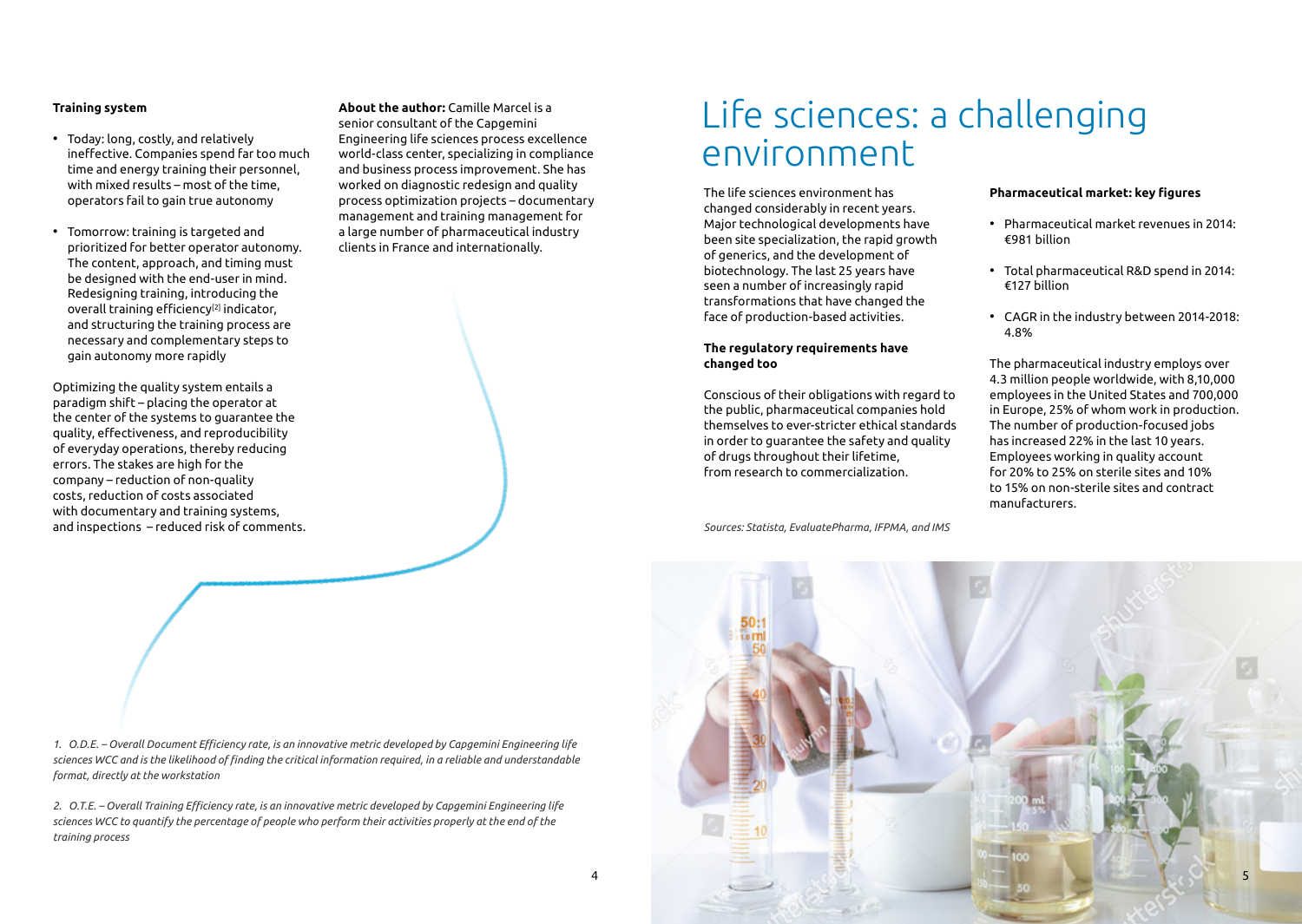### Quality systems: ensuring product compliance

Patient safety and compliance with regulations are major challenges. Over the last 25 years, quality systems have been constantly changing – frequent modifications to regulations and the growing internationalization of medications. Pharmaceutical quality systems must be increasingly effective to ensure risk management at all stages of the drug value chain.

These systems become more and more complex and are thus ever more costly, as well as increasingly ineffective – increased sorting, deviations, and stock shortages. The overall cost of quality including personnel and non-quality costs accounts for 20% - 30% of the industry's total revenue – greater than R&D investments in the sector.

### This figure is rising

- The number of product recalls has doubled since 2010
- The collaboration with consulting and service companies is constantly growing – compliance consulting income is estimated at €7.5 billion in 2014

### **Sources: FDA, McKinsey**

It is important to rethink quality systems, process mastery, skill development, and team involvement in quality and document system optimization.

**Complex, costly, ineffective – why do companies struggle so much to get it right the first time?** 

Quality Assurance (QA) concerns not only the product but the operator as well, by giving operators access to a comprehensive system that enables them to carry out their everyday tasks correctly and without error. This QA system thus includes documentation and training – applying good practices for documentary drafting, structuring, and compilation, accelerating employee integration, and offering more targeted and effective training are major challenges for companies.

### **Quality assurance systems focus**

- Definition: implementation of an appropriate set of pre-established rules to increase users' confidence that the required level of quality will be obtained
- Components: deviation, CAPA, record management, documentation, and training
- Objective: guarantee quality and compliance, control risks, and reduce the number of errors at every level of the drug value chain

### **Quality assurance key figures**

- Three-quarters of deviations may be linked to human error, and at least 1 to 2 deviations per batch are due to human error
- Most companies currently have a 'right-first-time' rate at the operator level close to 0% – linked to the documentary system, batch record, release workflow, and culture. But how can documentation and training contribute to managing the operator's risk and reducing errors at the shop-floor level?

### Documentation: the first lever for mastering daily operator activities

Because of audit comments, incorporation of corporate demands, and a failure to manage document creation, documentary systems sprawl. A single document may cost up to €3,500/year. As detailed in the good manufacturing practices – good documents are an essential part of the quality assurance system. Clear texts prevent errors inherent in verbal communication. The legibility of the documents is of paramount importance. But what is the purpose of the documentary system? How are all these documents used?

### **Documentation today: low added value?**

Traditionally, documents were considered tools to meet regulatory requirements and were intended for inspectors. This vision had consequences in the field, including:

• Content ill-suited to the reality at the shop-floor level – dense, visually poor documents

- Documents consulted rarely or not at all by production-based employees
- Pirate documents were created in parallel to the documentary system
- A verbal culture to train teams, based on people and not on systems.

### **A new vision: considering documentation as a working tool**

With an innovative vision, documentation is seen as the operator's third working tool – after machines and raw materials. It is time to design our documentation in a more efficient way, to increase its value, and avoid human error and QA costs. SOPs are not only documents but information to be provided to doers, to help them do their daily work.



Operators and their environment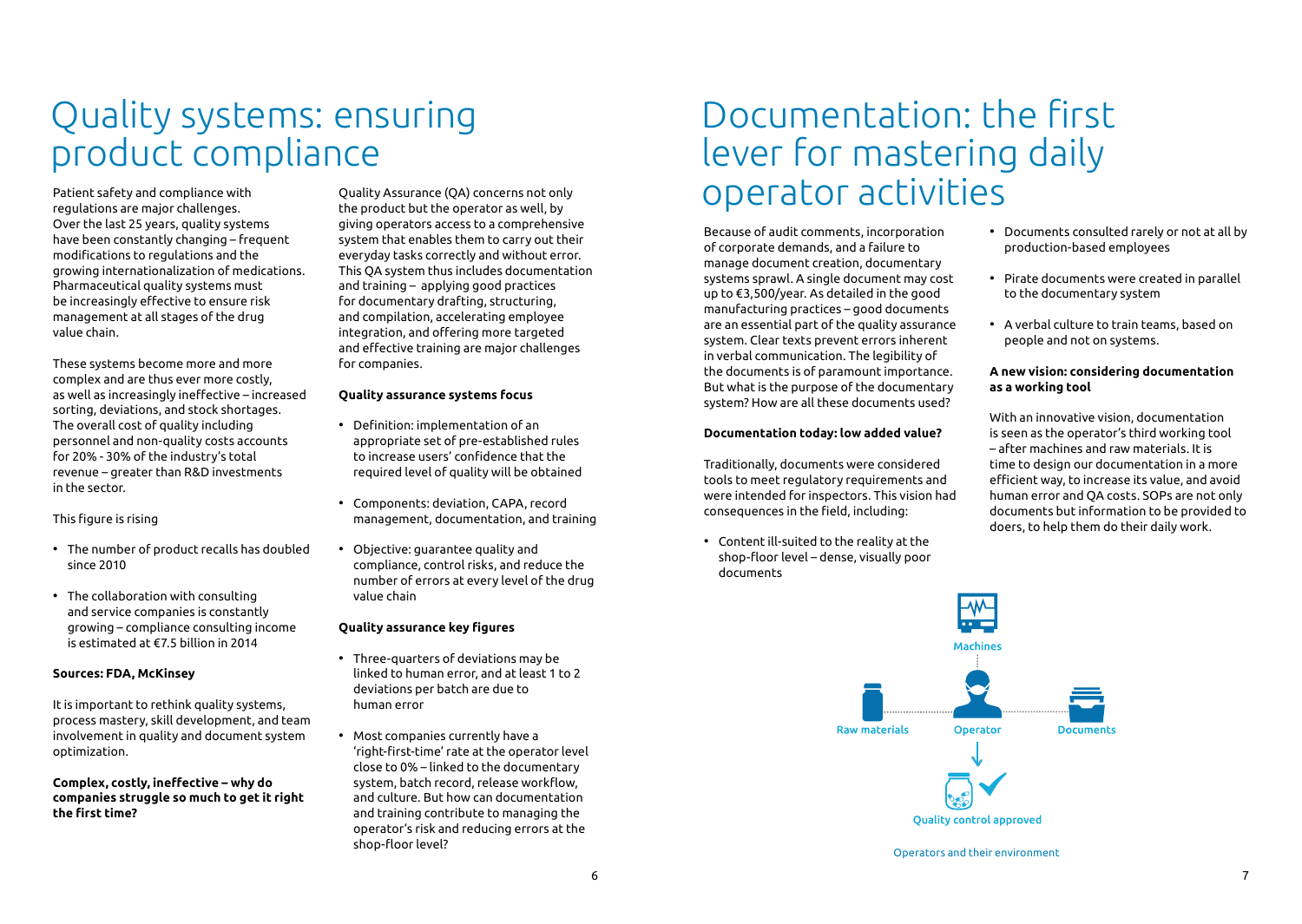### **Placing the operator at the center of the quality system**

Users become central – they must have quick and easy access to the critical information they need. To this end:

- The information is structured based on the process map, identification of the critical stages, and the document pyramid
- Documents comply with the basic rules of ergonomics, legibility, and innovative media are employed – IKEA-like instructions, touchscreen tablets, and video.

### Training: a logical extension of the documentary system

There is just a small step from documentary architecture to operator training. The documentary and training processes are closely linked – formalizing the company's know-how to facilitate transmission.



#### Documentation and training: as the basis for autonomy on the job

#### **Training today: long and costly**

#### **Training initiatives observed in companies today are not very effective**

All companies aim to increase the quality culture of their employees. Some deploy training or education programs in the hope of enhancing employees' knowledge.

However, the results are often the same:

- The content and pedagogical approach are inappropriate
- The training is often too theoretical
- Training is not performed at the right time
- The trainers are not always the right ones



The 4 levers for an effective document

When working to redesign documentation so as to make documents accessible, complete, valid, user-friendly, and attractive for the operator, the objective is of course to enhance documentary efficiency. The O.D.E. (Overall Document Efficiency) indicator was developed with this in mind – you can only manage what you can measure. Although the O.D.E. is currently close to 12% in companies – i.e. operators have approximately one in 10 chances of finding the information they need at the time they need it, this new approach makes it possible to achieve an ODE greater than 70%.

#### **Taking control of document creation**

In parallel, the creation of documents must be placed under control:

- By working on the link with CAPAs, deviations, and change control
- By avoiding inopportune document modifications and creations, and instead analyzing the criticality and relevance of requests
- By defining and implementing the necessary skills within the company – for e.g., by training document writers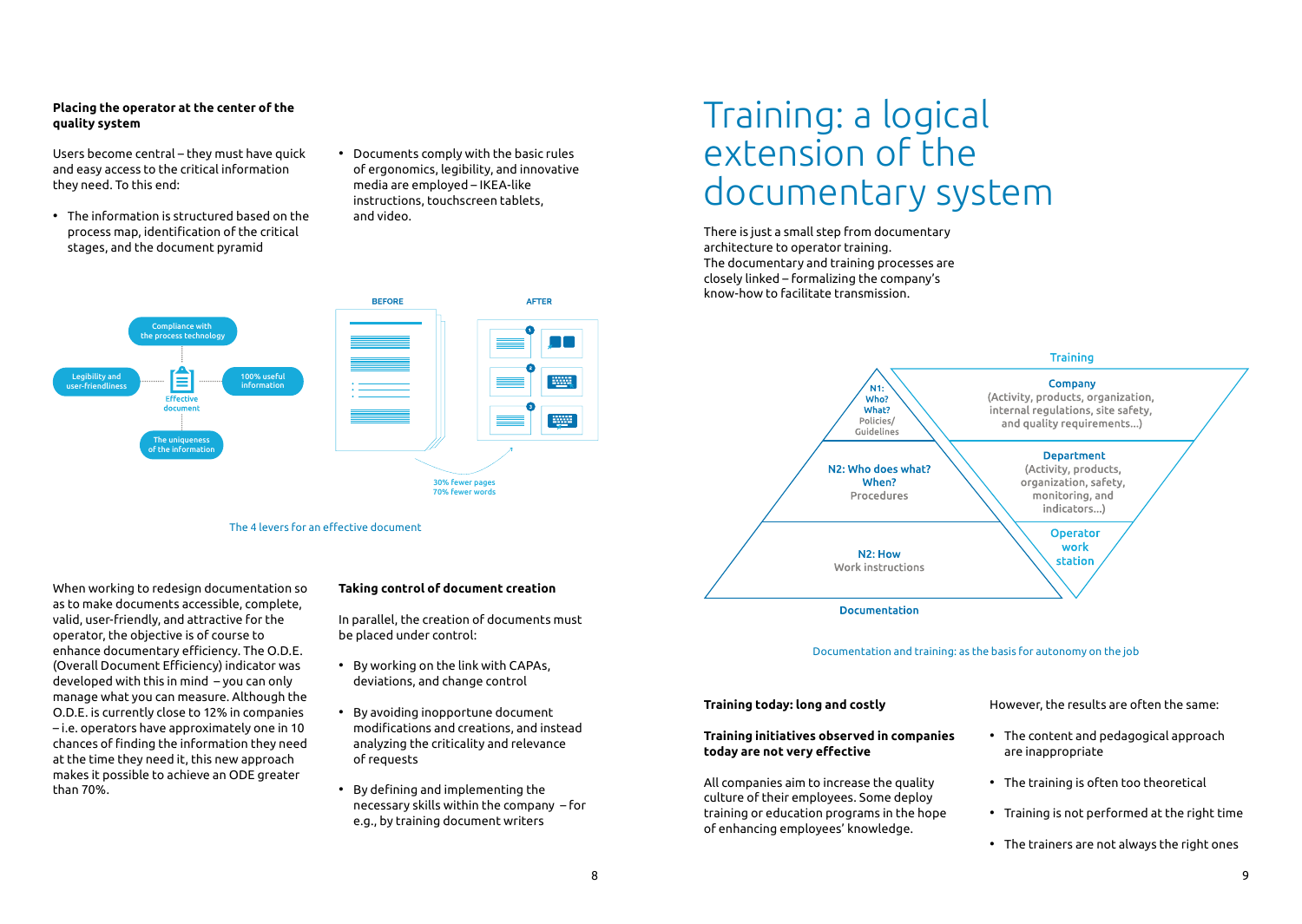### **And from a performance point of view:**

- Many hours are spent in training
- Staff do not gain autonomy quickly and the objectives of the training are rarely achieved

### **Training in the future: targeted, offering rapid autonomy**

### **Placing the operator at the center of the system**

As with documentation, the user becomes central. The content, approach, and timing, must be designed with the end-user in mind. To do this, the right questions must be asked:

- Content: Who needs to be trained? For what scope? What is the relevant content according to trainees' profiles and skills?
- Approach: What is the best pedagogical approach depending on the training objective? Does this approach suit trainees? At the end of the training process, do trainees feel confident to perform their work alone?
- Timing: Is it performed at the right time, not too late, not too early? Do trainees implement the tasks for which they have been trained within a short timeframe?

The objective is to focus on the ability to perform the work alone after training. As with documentation, work must be done to redesign training with the aim of increasing training efficiency for the operator. The O.T.E. (Overall Training Efficiency) indicator makes it possible to measure training efficiency. The average O.T.E. currently observed is around 10% – i.e. an operator has approximately 1 chance in 10 of carrying out the task at the end of the training process correctly and without error. This new approach would increase training efficiency to 60%.

### **Taking control of the training process**

Structuring the training process is an indispensable step for managing training within the company:

- Identify a process owner for the training
- Optimize (or define) the training management process itself: identify needs, determine the training strategies, design the training modules, implement training and track progress
- Set out the guiding frequencies: frequency of re-training? Training of trainers? What impact does prior experience have on training?

### Major challenges in the context of cost reductions

A company's documentary structure may be seen as the reflection of its organization. This information structure must be perfectly in line with the scope of knowledge to be transmitted. Users see the benefits of having user-friendly documents suited for immediate use to make it possible to transmit know-how to new arrivals within a company.

The purpose of both documentation and training is, after all, to ensure the quality, effectiveness, and reproducibility of everyday work:

- Fewer human errors and thus deviations, batch rejections, or stock shortages
- A reduction in documentary volume and the cost of documentation and training maintenance
- A process appreciated by regulatory compliance inspectors (some pharmaceutical companies present the changes in their ODE during inspections)

In conclusion, thought must be given to everything users need to get it right the first time:

- Training that must enable users to acquire the knowledge and know-how they need
- Easy and immediate access to necessary information

Documentation and training are pillars of on-the-job autonomy, but this approach must be extended to all systems surrounding users such as non-compliance management, simplification of batch records, and process control. Furthermore, guidance must be provided to ensure that these changes are fully understood and accepted.



#### A holistic approach to reducing the number of human errors in your company by 50%